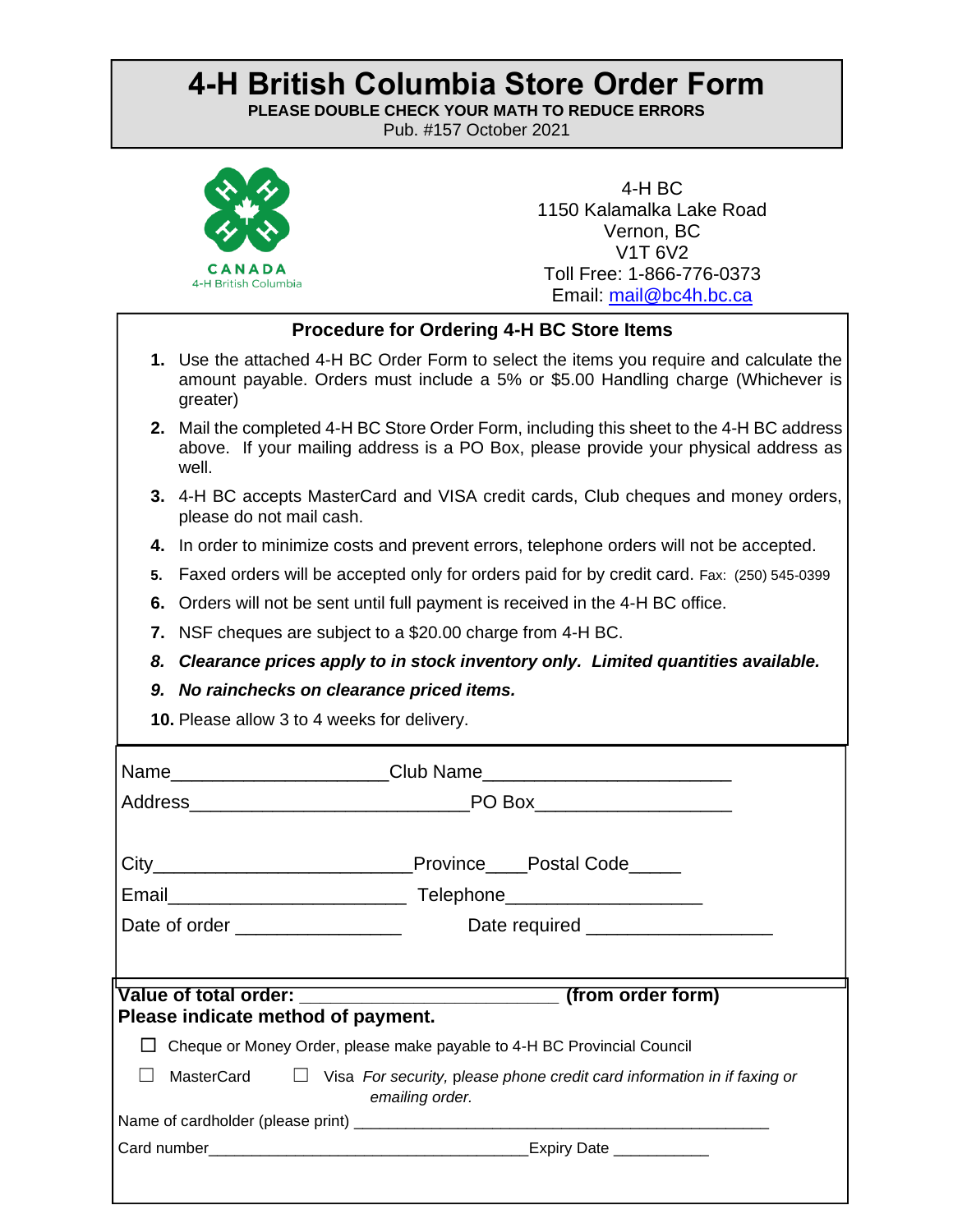**Official Order Form, complete and send along with the return address page and full payment.**

|                 | <b>Description</b>                                       | <b>Price</b> | Quantity<br>/Size | <b>Sub-Total</b> |
|-----------------|----------------------------------------------------------|--------------|-------------------|------------------|
| PC <sub>4</sub> | Lapel Pin                                                | \$2.50       |                   |                  |
| PC <sub>5</sub> | 1.5" 3-Ring Binder                                       | \$7.00       |                   |                  |
| PC <sub>7</sub> | 4-H BC Pencil - Green SOLD OUT                           | \$0.50       |                   |                  |
| PC <sub>7</sub> | 4-H BC Pencil - White                                    | \$0.50       |                   |                  |
| PC <sub>8</sub> | 4-H Pen SOLD OUT                                         | \$0.60       |                   |                  |
| PC <sub>9</sub> | 4-H BC Hoodie - Green                                    | \$30.00      |                   |                  |
| PC <sub>9</sub> | 4-H BC Hoodie - Grey                                     | \$30.00      |                   |                  |
| <b>PC10</b>     | Judging Clipboard                                        | \$8.00       |                   |                  |
| <b>PC 11</b>    | 4-H BC V-Neck T-Shirt Black                              | \$20.00      |                   |                  |
| <b>PC 11</b>    | 4-H BC V-Neck T-Shirt Grey                               | \$20.00      |                   |                  |
| <b>PC 11</b>    | 4-H BC V-Neck T-Shirt Black 2xxl                         | \$22.00      |                   |                  |
| <b>PC 11</b>    | 4-H BC V-Neck T-Shirt Grey 2xxl                          | \$22.00      |                   |                  |
| <b>PC 14</b>    | 4-H BC Placemats                                         | 50/\$10.00   |                   |                  |
| <b>PC 19</b>    | Peel & Stick Name Tags (4.25 x 2.25")                    | 10/\$1.50    |                   |                  |
| <b>PC 22</b>    | Thank You Cards w/envelopes -<br>Water colour background | 10/\$4.00    |                   |                  |
| <b>PC 26</b>    | "Thank You For Your Support" Labels<br>$(2.5 \times 1)$  | 30/\$2.00    |                   |                  |
| <b>PC 28</b>    | 4-H Glass Coffee Mug                                     | \$10.00      |                   |                  |
| <b>PC 34</b>    | Stainless Steel Double Wall Bottle/Tumbler               | \$25.00      |                   |                  |
| <b>PC 36</b>    | Lanyard                                                  | \$2.50       |                   |                  |
| <b>PC 71</b>    | Folding Tote Bag                                         | \$4.50       |                   |                  |
| <b>PC 89</b>    | 4-H BC Zippered Hoodie - Green                           | \$35.00      |                   |                  |
| <b>PC 89</b>    | 4-H BC Zippered Hoodie - Grey                            | \$35.00      |                   |                  |
| <b>PC 91</b>    | 4-H BC Belt Buckle SOLD OUT                              | \$18.00      |                   |                  |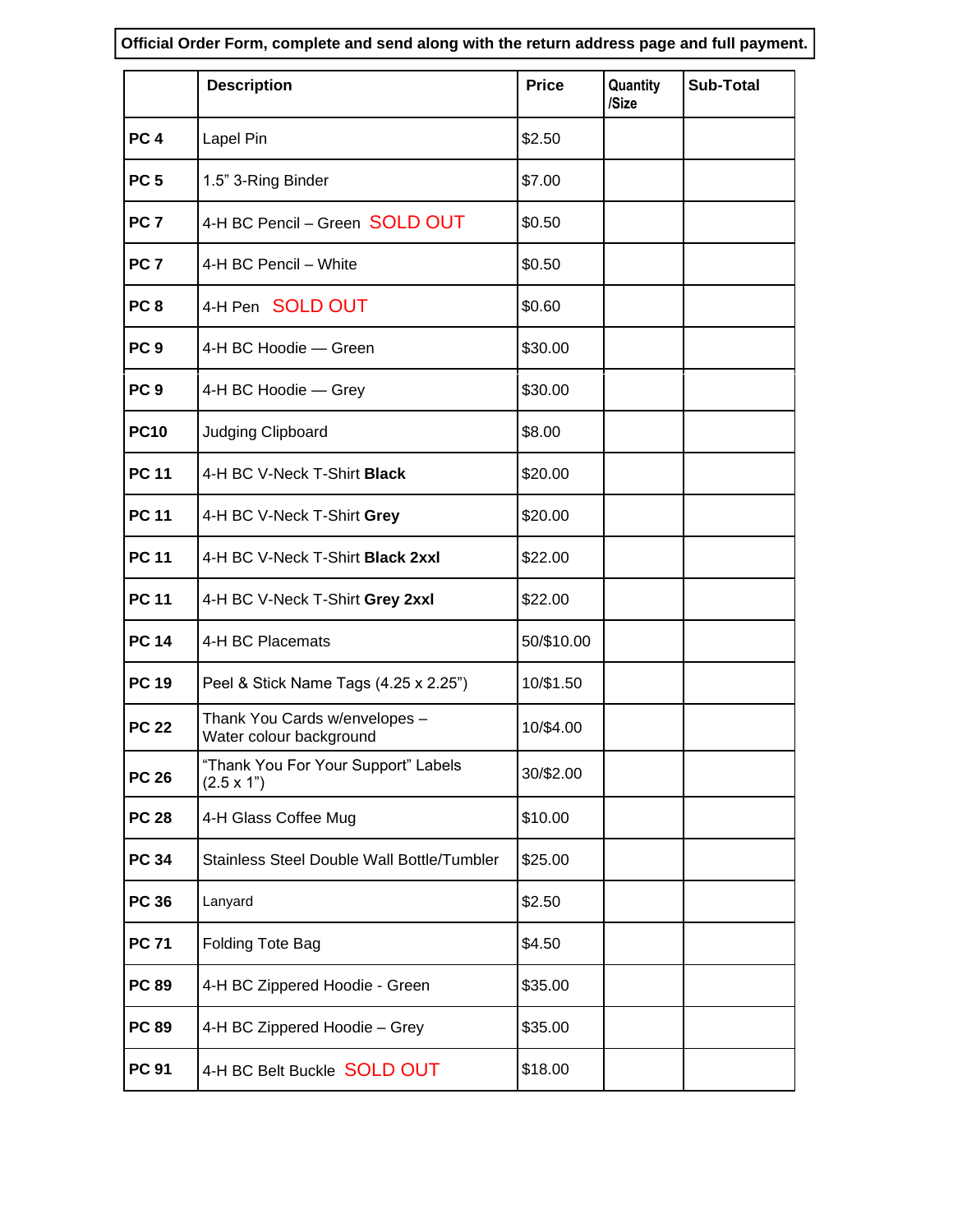| Item#        | <b>Description</b>             | <b>Price</b> | Quantity<br>/Size | <b>Sub-Total</b> |
|--------------|--------------------------------|--------------|-------------------|------------------|
| <b>PC 92</b> | Vacuum Tumbler - Green         | \$22.00      |                   |                  |
| <b>PC 93</b> | Acrylic Tumbler                | \$8.00       |                   |                  |
| <b>PC 95</b> | Cooler                         | \$10.00      |                   |                  |
| <b>PC 96</b> | Hooded Tee - Black             | \$35.00      |                   |                  |
| <b>PC 96</b> | Hooded Tee - Grey              | \$35.00      |                   |                  |
| <b>PC 97</b> | Sport Bag SOLD OUT             | \$15.00      |                   |                  |
| <b>PC 98</b> | <b>Picnic Blanket</b>          | \$20.00      |                   |                  |
| <b>PC 99</b> | Writable Magnet                | \$1.00       |                   |                  |
| <b>PC103</b> | Military Cap - Stone           | \$15.00      |                   |                  |
| <b>PC103</b> | Military Cap - Grey            | \$15.00      |                   |                  |
| <b>PC103</b> | Military Cap - Black           | \$15.00      |                   |                  |
| <b>PC104</b> | Hat - Camel Brown/Black        | \$20.00      |                   |                  |
| <b>PC105</b> | Ceramic Mug                    | \$5.00       |                   |                  |
| <b>PC107</b> | <b>Highlighter Set</b>         | \$4.00       |                   |                  |
| <b>PC108</b> | Wristlet Key Chain             | \$2.00       |                   |                  |
| <b>PC109</b> | Token Key Chain                | \$5.00       |                   |                  |
| <b>PC111</b> | 4-H Yard Sign                  | \$18.00      |                   |                  |
| <b>PC113</b> | <b>Twister USB Flash Drive</b> | \$6.00       |                   |                  |
| <b>PC114</b> | <b>Beanie Toque</b>            | \$15.00      |                   |                  |
| <b>PC115</b> | <b>Cuff Toque</b>              | \$15.00      |                   |                  |